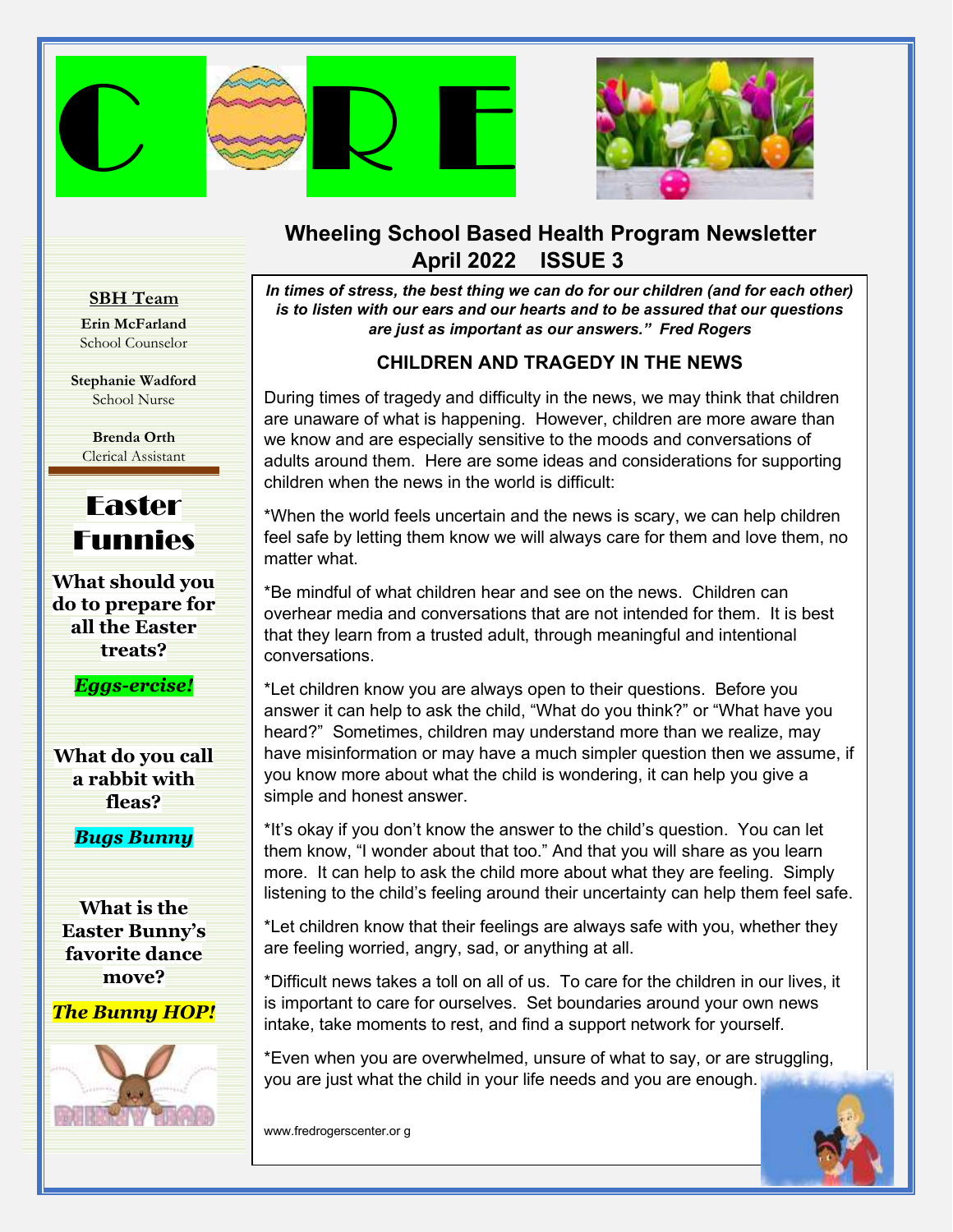# Cold or Allergy: Which is it?

**Symptom check: Is it a cold or allergy?**

| <b>Symptom</b>                 | <b>Cold</b>      | <b>Allergy</b>   |
|--------------------------------|------------------|------------------|
| Cough                          | <b>Usually</b>   | <b>Sometimes</b> |
| <b>General aches and pains</b> | <b>Sometimes</b> | <b>Never</b>     |
| <b>Tiredness and weakness</b>  | <b>Sometimes</b> | <b>Sometimes</b> |
| <b>Itchy eyes</b>              | <b>Rarely</b>    | <b>Usually</b>   |
| <b>Sneezing</b>                | <b>Usually</b>   | <b>Usually</b>   |
| <b>Sore throat</b>             | <b>Usually</b>   | <b>Rarely</b>    |
| <b>Runny nose</b>              | <b>Usually</b>   | <b>Usually</b>   |
| <b>Stuffy nose</b>             | <b>Usually</b>   | <b>Usually</b>   |
| <b>Fever</b>                   | <b>Sometimes</b> | <b>Never</b>     |

You can treat a common cold with rest, pain relievers and cold remedies, such as decongestants. A cold often lasts 5-7 days in adults, although some may last as long as two or three weeks.

You can treat seasonal allergies with antihistamines, nasal steroid sprays and decongestants. Avoid exposure to allergens where possible. Seasonal allergies may last several weeks.



#### **Covid-19 Reminders:**

4<sup>th</sup> Dose Approved COVID-19 Booster available for Moderately or Severely Immunocompromised People or Age 50 or older.

Children Ages 5-11 years who are Moderately or Severely Immunocompromised should receive a primary series of 3 doses of the COVID-19 vaccine.

#### **Help Protect Your Child, Your Family, and Others**

**Getting a COVID-19 vaccine can help protect children ages 5 years and older against COVID-19.**

- Vaccination can help keep children from getting seriously sick even if they do get COVID-19.
- Vaccinating children can help keep them in school and help them safely participate is sports, playdates, and other group activities.

**Help protect your whole family by getting yourself and your children ages 5 years and older vaccinated against COVID-19.**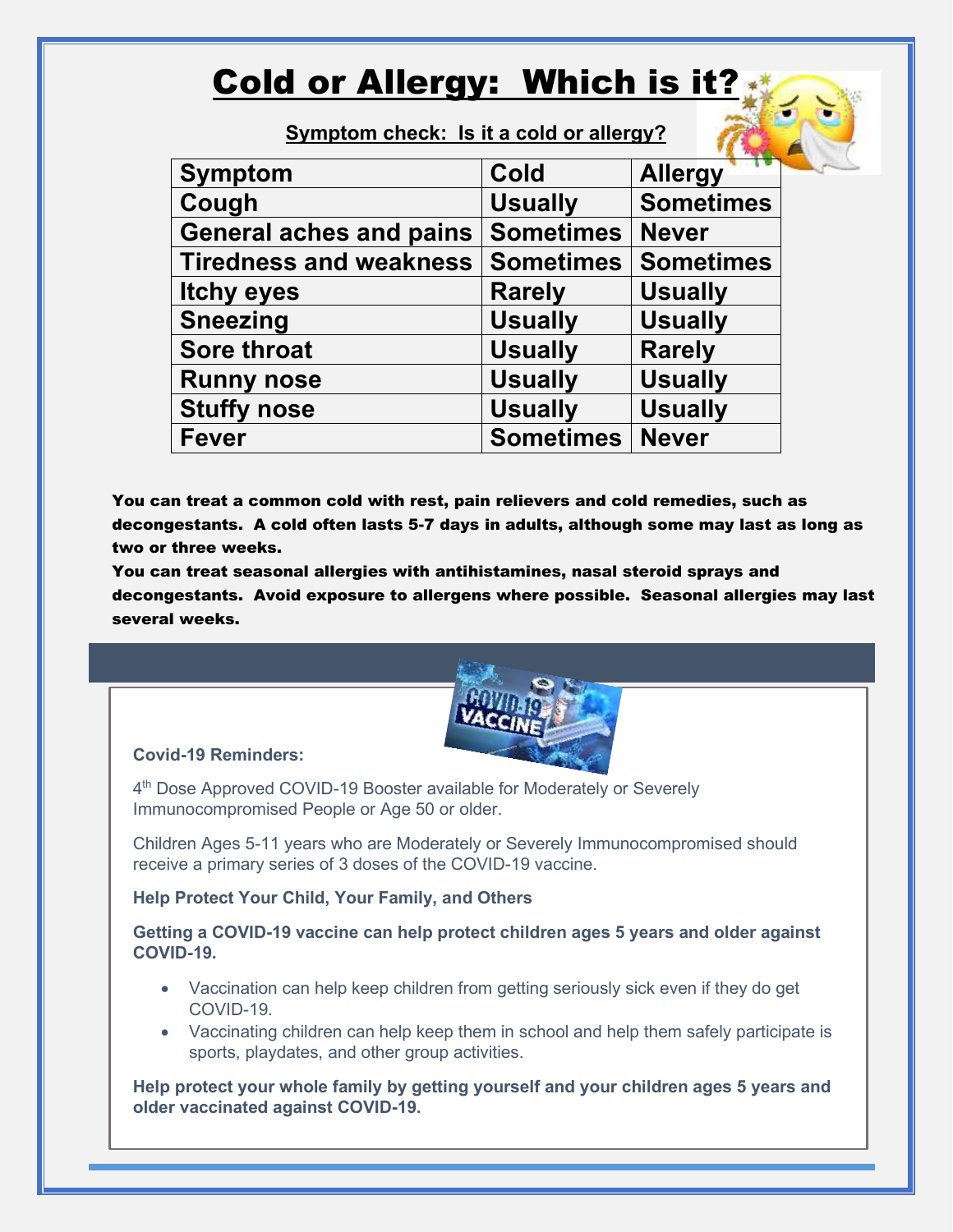# REMINDERS

We wanted to remind all our parents about the two shots that are required in West Virginia for all students before they enter  $7<sup>th</sup>$  grade.

- One booster dose of Tdap (tetanus, diphtheria, pertussis)
- First dose of MCV (meningitis) vaccine (they will need a second dose before 12th grade)

Please check with your physician, visit Med Express or the Health Department to have these administered. Bring an updated copy of the immunization record or other documentation showing that these have been given to the school. We would appreciate having all of this completed by May if possible. Then the records can be checked for compliance and avoid any delay in starting school in the fall.

Medication Forms needs to be completed every year if your child needs medication at school. Please use the link below to access form. Form can also be obtained in main office. [https://d.docs.live.net/5e15232ceda09439/Documents/POLICIES%20FOR%20DIOCESE/5910.1%20Medic](https://d.docs.live.net/5e15232ceda09439/Documents/POLICIES%20FOR%20DIOCESE/5910.1%20Medication%20Administration%20Authorization%20Form.docx) [ation%20Administration%20Authorization%20Form.docx](https://d.docs.live.net/5e15232ceda09439/Documents/POLICIES%20FOR%20DIOCESE/5910.1%20Medication%20Administration%20Authorization%20Form.docx) (Ctrl + Right Click on Mouse to Open)

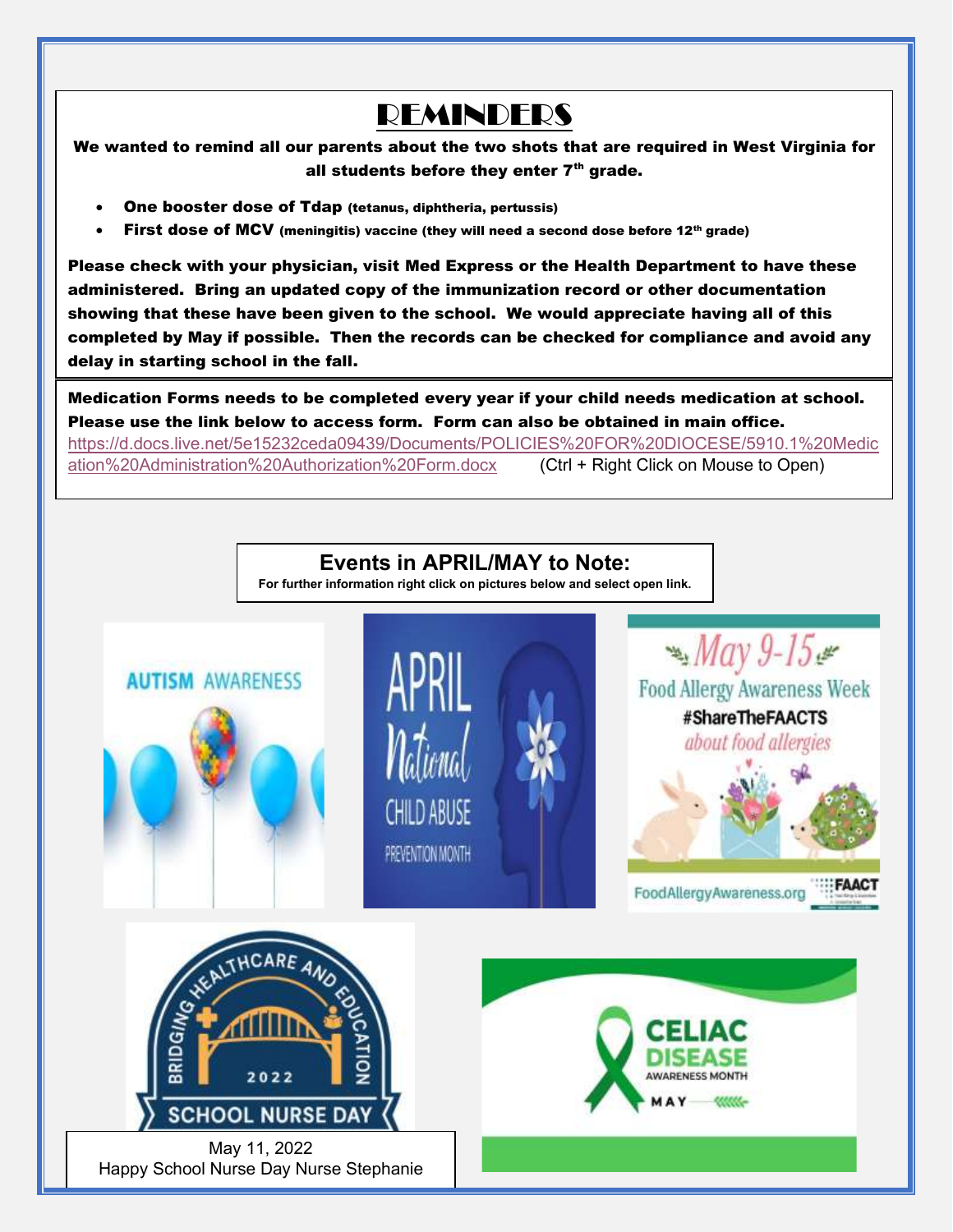|                                                                                                       | Guidelines for Leaving Kids                                                                             |           |                         |                  |                 |
|-------------------------------------------------------------------------------------------------------|---------------------------------------------------------------------------------------------------------|-----------|-------------------------|------------------|-----------------|
|                                                                                                       | <b>AGE APPROPRIATE:</b>                                                                                 |           | BY STAT                 |                  |                 |
| 7 & under                                                                                             | Should not be left alone<br>for any period of time                                                      | AL<br>АΚ  | None<br>Unknown         | MT<br><b>NE</b>  | None<br>None    |
| 8-10 years old                                                                                        | Should not be left alone for more<br>than 11/2 hours & only during<br>daylight and early evening hours. | AZ<br>AR  | None<br>None            | NV<br><b>NH</b>  | None<br>None    |
| 11-12 years old                                                                                       | May be left alone for up to<br>3 hours but not late at night.                                           | CA        | None                    | NJ               | None<br>10      |
| 13-15 years old                                                                                       | May be left unsupervised,<br>but not overnight.                                                         | CO<br>CT  | 12 <sup>°</sup><br>None | <b>NM</b><br>NY  | None            |
| 16-17 years old                                                                                       | May be left unsupervised<br>(in some cases, for up to two<br>consecutive overnight periods).            | DE<br>FL. | $12^{\circ}$<br>None    | NC.<br><b>ND</b> | 8<br>ò.         |
|                                                                                                       |                                                                                                         | GΑ        | 8'                      | OH               | None            |
|                                                                                                       |                                                                                                         | н<br>ID   | None<br>None            | OK<br>OR         | None<br>10      |
|                                                                                                       | <b>SAFETY TIPS:</b>                                                                                     | IL        | 14                      | PA               | None            |
|                                                                                                       | -Things to memorize: Full name, address, telephone number.                                              | IN        | None                    | RI.              | Unknowr         |
| -Post an emergency list - local, long distance numbers to call                                        |                                                                                                         | IA        | None                    | SC               | None            |
| in case of emergency.<br>-Let neighbors know that your child may be home alone.                       |                                                                                                         | KS        | $A^4$                   | SD               | None            |
| -Call the child several times while you are away.                                                     |                                                                                                         | ΚY        | Unknown                 | TN               | 10 <sup>1</sup> |
| -Teach your child how to lock windows and doors.                                                      |                                                                                                         | LA        | None                    | <b>TX</b>        | None            |
|                                                                                                       |                                                                                                         | ME        | None                    | UT               | None            |
| -Tell your child not to go into other people's homes<br>(neighbors included) without your permission. |                                                                                                         | MD        | a                       | VT               | Unknown         |
|                                                                                                       | -Designate a safe house to run to if the child feels like                                               | MA        | None                    | <b>VA</b>        | None            |
| he/she is in danger.                                                                                  |                                                                                                         | MI        | $\Pi^*$                 | <b>WA</b>        | 10'             |
| -Teach children kitchen safety and what is/is not okay when                                           |                                                                                                         | MN        | None                    | wv               | Unknown         |
| you are not at home with them.                                                                        |                                                                                                         | <b>MS</b> | $12 -$                  | WI               | None            |
|                                                                                                       |                                                                                                         | <b>MO</b> | None                    | <b>WY</b>        | Unknown         |

#### In West Virginia, according to a recent article, the law states there is no minimum age when a parent can leave a child home alone. It is left to the parent's discretion.

**It's important to note that no two children are alike, and parents must decide on a case-by-case basis what's best for their child. Therefore, in addition to the general guidelines listed above, a parent or caretaker should consider the following before they leave a child home alone:**

- **The age and maturity level of the child;**
- **The length of time the child will need to stay home alone;**
- **Whether the child works well independently and follows directions;**
- **The age and number of other children being left at home;**
- **The safety of the surrounding neighborhood;**
- **Willingness of neighbors to check in with the child during the day; and**
- **Whether the child would feel ["safe" staying home alone.](https://www.findlaw.com/family/parental-rights-and-liability/ten-things-to-think-about-preventing-childhood-injuries.html)**